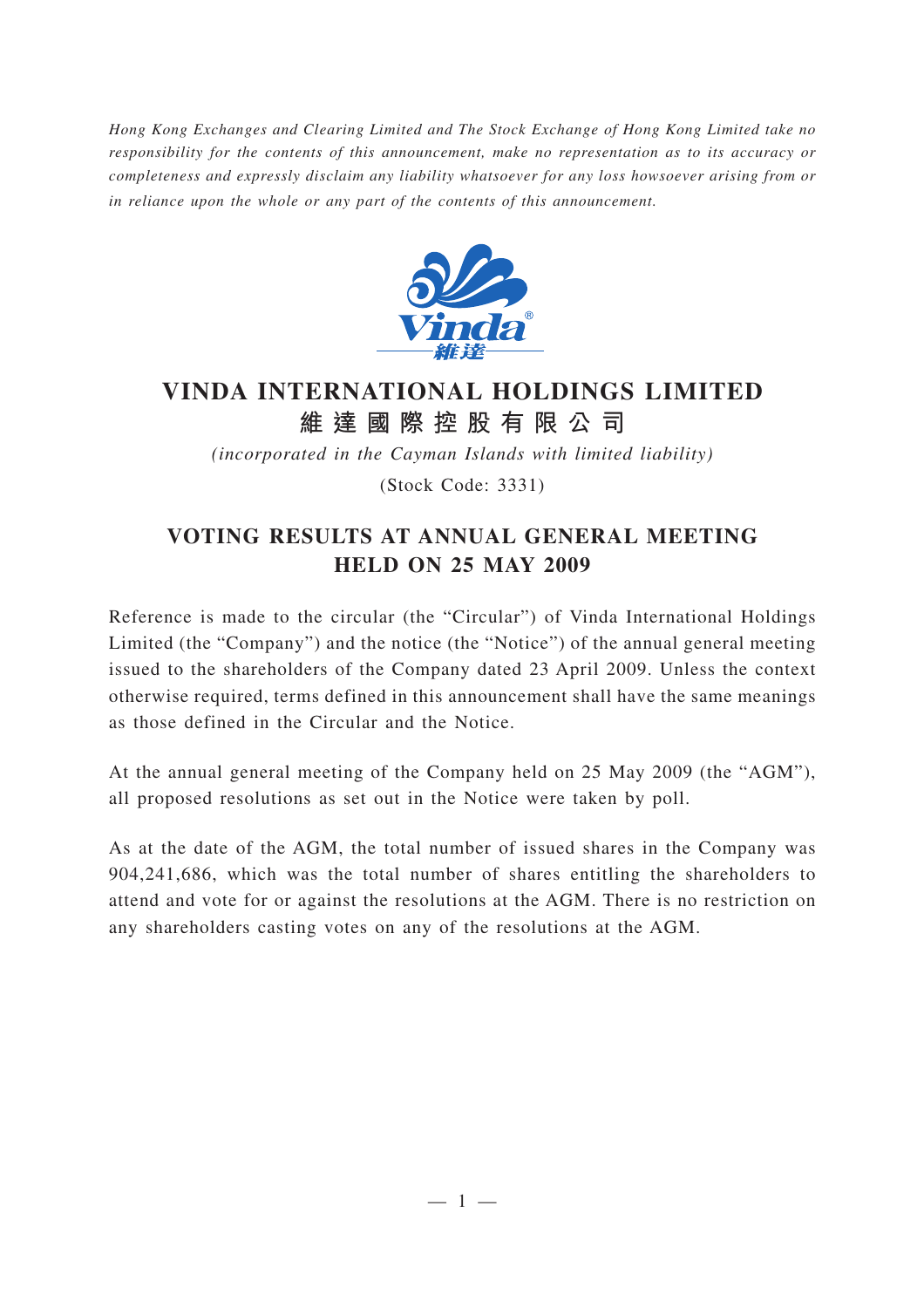The Company's Hong Kong branch share registrar, Computershare Hong Kong Investor Services Limited, was appointed as the scrutineer at the AGM for the purpose of vote-taking. The poll results in respect of the resolutions proposed at the AGM are as follows :-

| <b>ORDINARY RESOLUTIONS</b> |                                   | Number of votes cast |                |              |
|-----------------------------|-----------------------------------|----------------------|----------------|--------------|
|                             |                                   | and approximate      |                | <b>Total</b> |
|                             |                                   | percentage of total  |                | number of    |
|                             |                                   | number of votes cast |                | votes cast   |
|                             |                                   | <b>FOR</b>           | <b>AGAINST</b> |              |
| 1.                          | To receive and consider the       | 598,298,364          | $0(0\%)$       | 598,298,364  |
|                             | audited financial statements and  | $(100\%)$            |                |              |
|                             | the reports of the directors and  |                      |                |              |
|                             | the auditors for the year ended   |                      |                |              |
|                             | 31 December 2008.                 |                      |                |              |
| 2.                          | To declare a final dividend for   | 598,298,364          | $0(0\%)$       | 598,298,364  |
|                             | the year ended 31 December        | $(100\%)$            |                |              |
|                             | 2008.                             |                      |                |              |
| 3a.(i)                      | To re-elect Mr. DONG Yi Ping      | 598,297,364          | $0(0\%)$       | 598,297,364  |
|                             | as executive director.            | $(100\%)$            |                |              |
| 3a.(ii)                     | To re-elect Mr. LEUNG Ping        | 598,297,364          | $0(0\%)$       | 598,297,364  |
|                             | Chung, Hermann as                 | $(100\%)$            |                |              |
|                             | non-executive director.           |                      |                |              |
| 3a.(iii)                    | To re-elect Mr. CHIU Bun as       | 598,297,364          | $0(0\%)$       | 598,297,364  |
|                             | non-executive director.           | $(100\%)$            |                |              |
| 3a.(iv)                     | To re-elect Dr. CAO Zhen Lei      | 598,297,364          | $0(0\%)$       | 598,297,364  |
|                             | as independent non-executive      | $(100\%)$            |                |              |
|                             | director                          |                      |                |              |
| $3b$ .                      | To authorize the board of         | 598,297,364          | $0(0\%)$       | 598,297,364  |
|                             | directors to fix the remuneration | $(100\%)$            |                |              |
|                             | of the directors.                 |                      |                |              |
| 4.                          | To re-appoint                     | 597,419,564          | $0(0\%)$       | 597,419,564  |
|                             | PricewaterhouseCoopers as         | $(100\%)$            |                |              |
|                             | auditors of the Company and to    |                      |                |              |
|                             | authorise the board of directors  |                      |                |              |
|                             | to fix their remuneration.        |                      |                |              |
| 5.                          | To give a general mandate to      | 586,228,164          | 12,069,200     | 598,297,364  |
|                             | the directors to allot, issue and | $(97.98\%)$          | $(2.02\%)$     |              |
|                             | deal with additional shares not   |                      |                |              |
|                             | exceeding 20% of the aggregate    |                      |                |              |
|                             | nominal amount of the issued      |                      |                |              |
|                             | share capital.                    |                      |                |              |
|                             |                                   |                      |                |              |